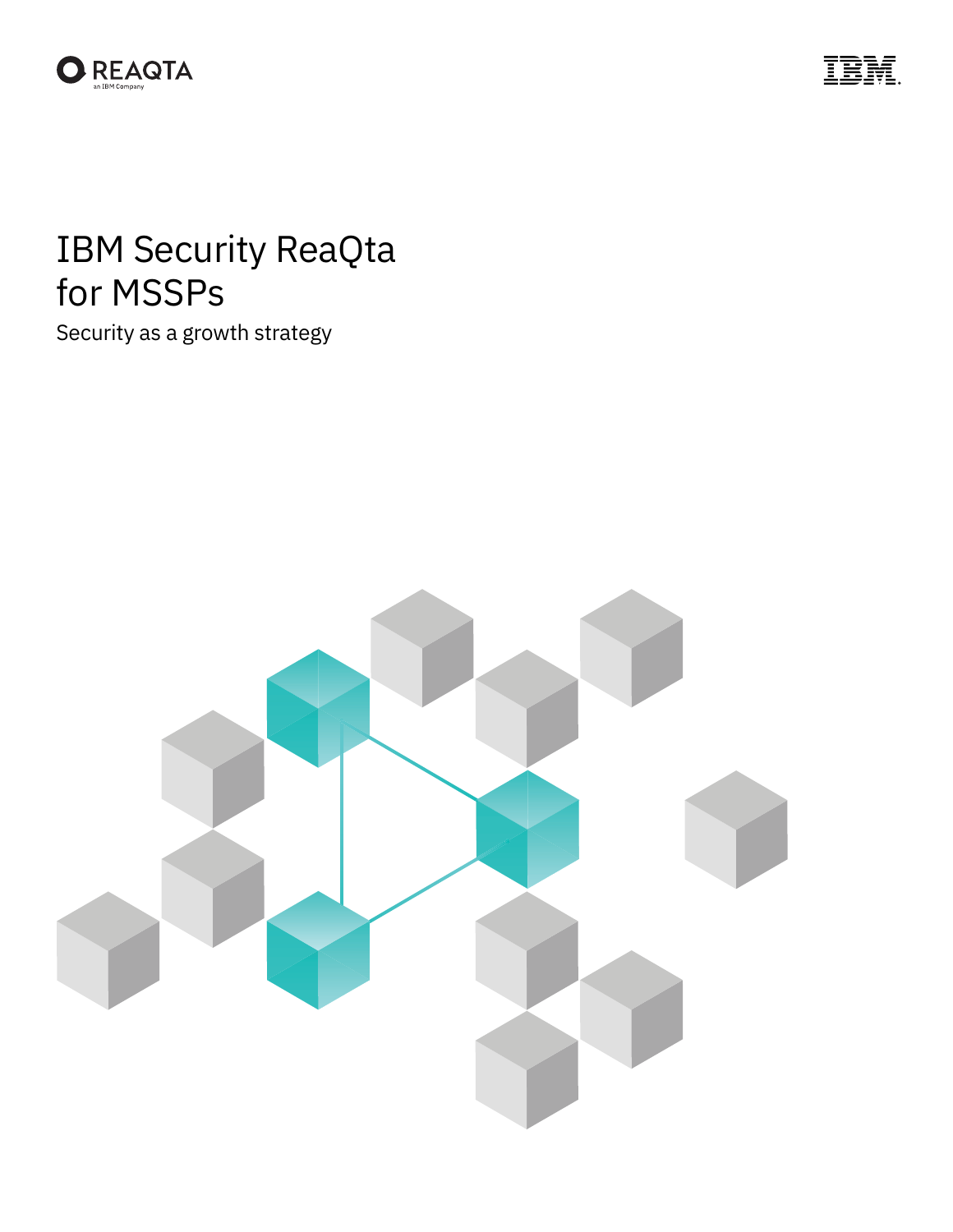### Introduction to IBM Security ReaQta for MSSPs

Designed for managed security service providers (MSSPs) to effortlessly manage and secure more of their customers' endpoints, this industry-acclaimed endpoint security platform is built with powerful, complete endpoint detection and response (EDR) capabilities for streamlined management.

The ReaQta platform simplifies threat handling and management for MSSPs while equipping them with powerful threat hunting and automation capabilities. MSSPs benefit from continuous monitoring and incident response to post-breach analysis, all with a single platform.

Using Al and machine learning, ReaQta combines exceptional levels of automation and intuitive design to autonomously detect and remediate threats—known or unknown—in near real-time.

Through deep learning, the platform constantly gets better at defining normal behavior tailored to each unique business on each endpoint, blocking any anomalous behavior. As a result, MSSPs experience security without complexity and benefit from knowing their customers' valuable data and assets are safely protected against the most advanced threats.

### Key benefits for MSSPs



#### **Increase productivity**

The ReaQta platform's exceptional levels of Al and machine learning autonomously detect and remediate even the most sophisticated threats in near real-time, freeing staff from manual analyses.



#### **Improve efficiency**

ReaQta reduces MSSP alert fatigue by delivering real-time, condensed high-fidelity alerts that provide direct visibility and deep insight into processes. This facilitates swift action to stop threats quickly and effectively.



#### **Reduce costs**

The platform simplifies operations for MSSPs with a user-friendly, intuitive interface and automated processes. No additional highly skilled staff or headcount is needed.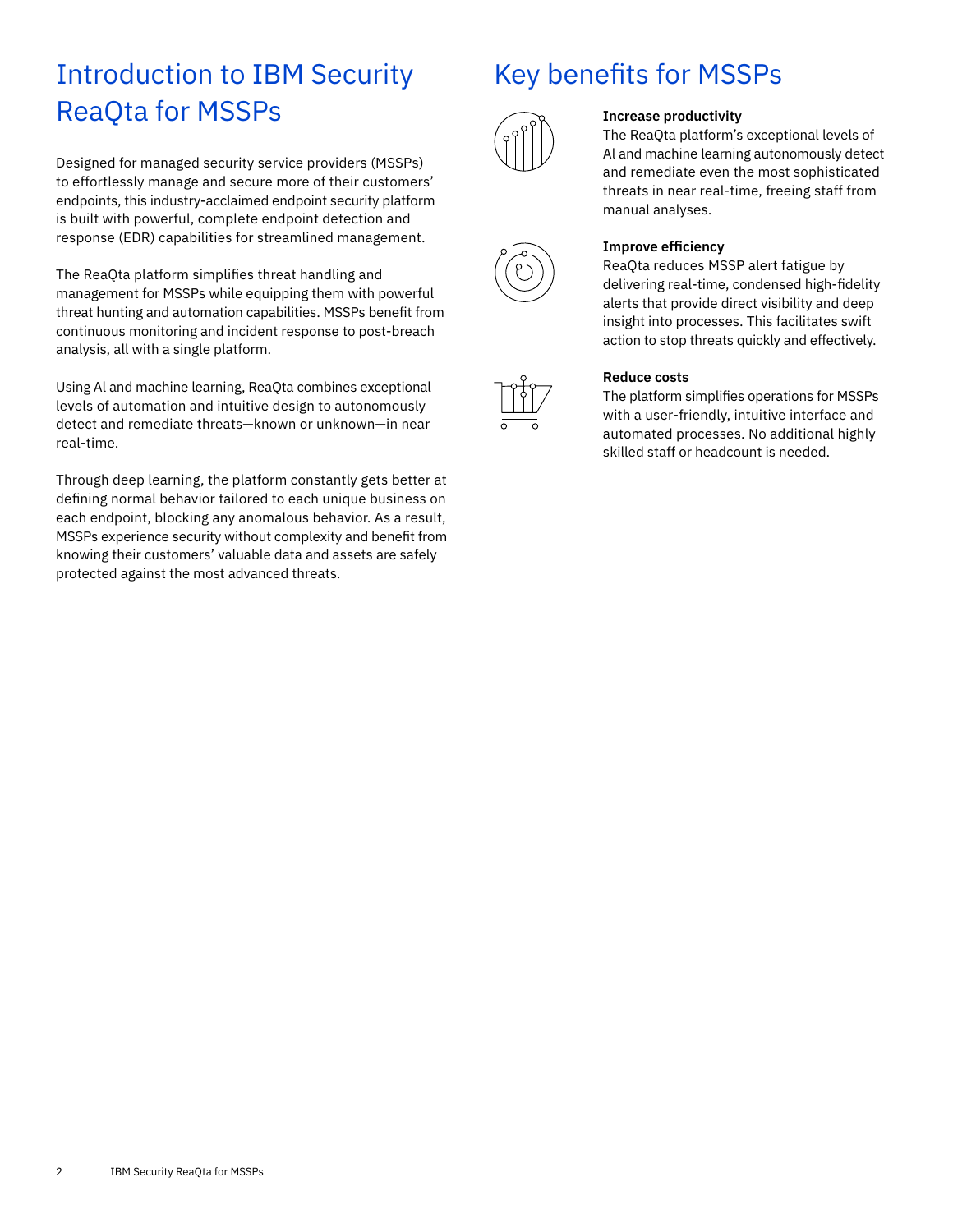

### 3 reasons why MSSPs are switching to ReaQta

#### **1. World-class technology**

We are reinventing EDR. ReaQta is fully automated and runs autonomously to detect and remediate the most advanced threats. Our unique use of AI and machine learning, in combination with our proprietary NanoOS technology, is designed to be invisible to attackers and malware, and not tampered with, shut down or replaced.

With NanoOS technology, MSSPs gain complete visibility into processes and applications running on their customers' endpoints. NanoOS sits at the hypervisor layer and protects the endpoint from outside the operating system.

#### **2. Best-in-industry support**

We believe in putting our customers first. No more waiting in customer support queues and speaking to myriad different people to get your questions answered. Get direct access to friendly and dedicated expert support staff who are trained and empowered to solve your questions from start to finish.

#### **3. Superior ROI**

Manage and secure more endpoints. Increase team efficiency and boost productivity with our highly condensed, high-fidelity alerts that give MSSPs direct visibility over all endpoint and threat activity. Reduce costs with our intuitive UI—no additional headcount or highly skilled staff required.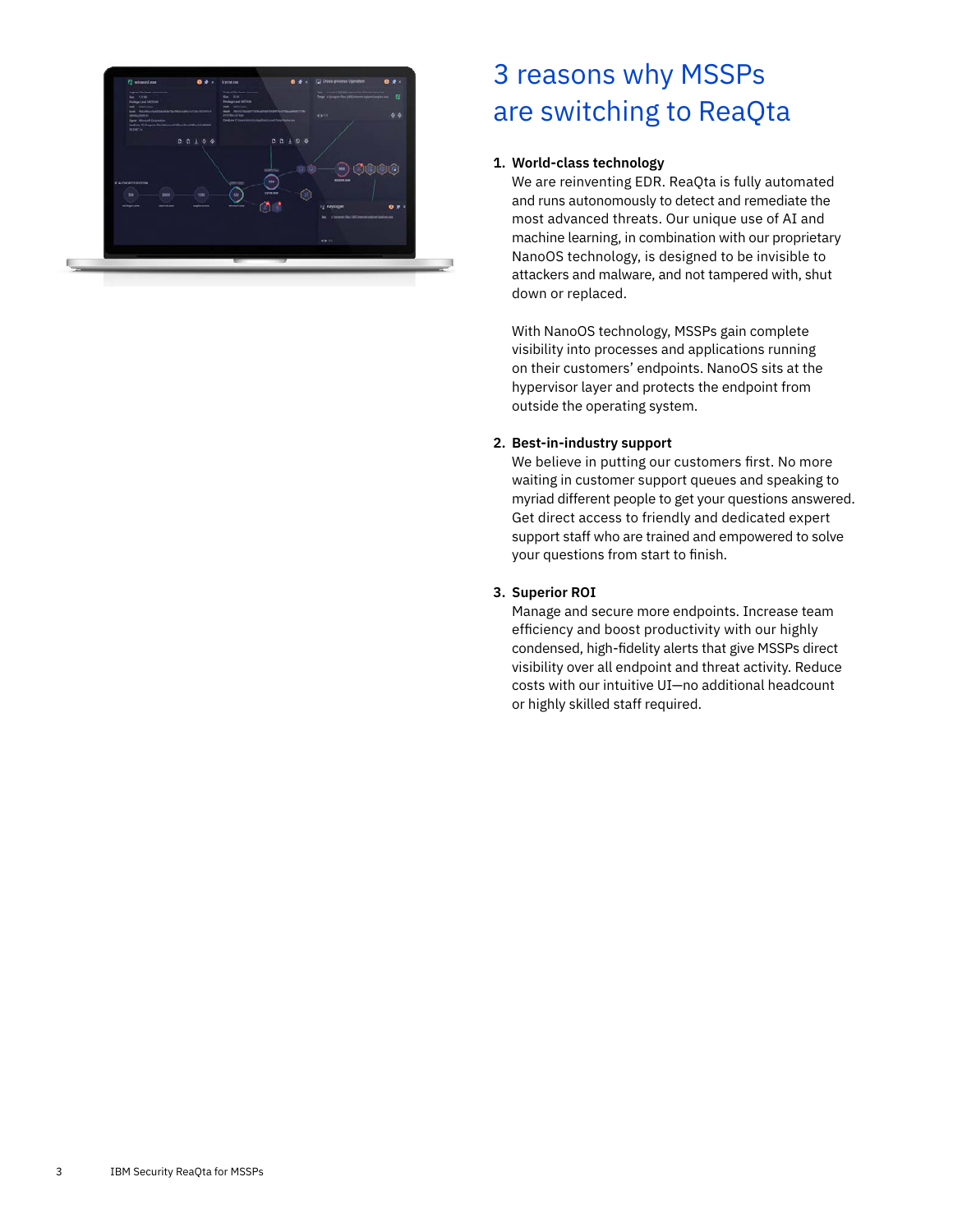



## Designed for easy operation and simple management

#### **Easier to operate**

- Benefit from the ReaQta platform's high level of automation. Contain any situation in seconds with complete remediation guidance and clickthrough response automations that provide analysts with a single, easy-to-use workflow.
- The platform's intuitive design, coupled with condensed high-fidelity alerts, reduces the skill level required to respond to threats.
- Experience threat hunting made easy. The ReaQta platform's one-click detection strategies can be efficiently deployed across the whole customer base.
- The Cyber Assistant learns from analyst actions, reducing the burden of repetitive work and freeing time for higherlevel analyses and threat hunting.
- MSSPs can easily connect ReaQta to other components of their solution stack using a flexible application programming interface (API).

#### **Simple to manage**

- MSSP-friendly and multi-tenanted, the ReaQta platform lets you manage existing and new customers with just a few clicks.
- The platform's powerful reporting feature enables MSSPs to report management and technical information in a fast and compliant way for individual customers, or overall.
- Flexible deployment options help MSSPs adhere to customers' data policies.

### See IBM Security ReaQta in action

#### **For more information, visit:**

ibm.com[/products/reaqta](http://www.ibm.com/products/reaqta)

#### **All the tools you need, in one place**

Benefit from continuous monitoring, incident response and post-breach analysis—all within a single platform.